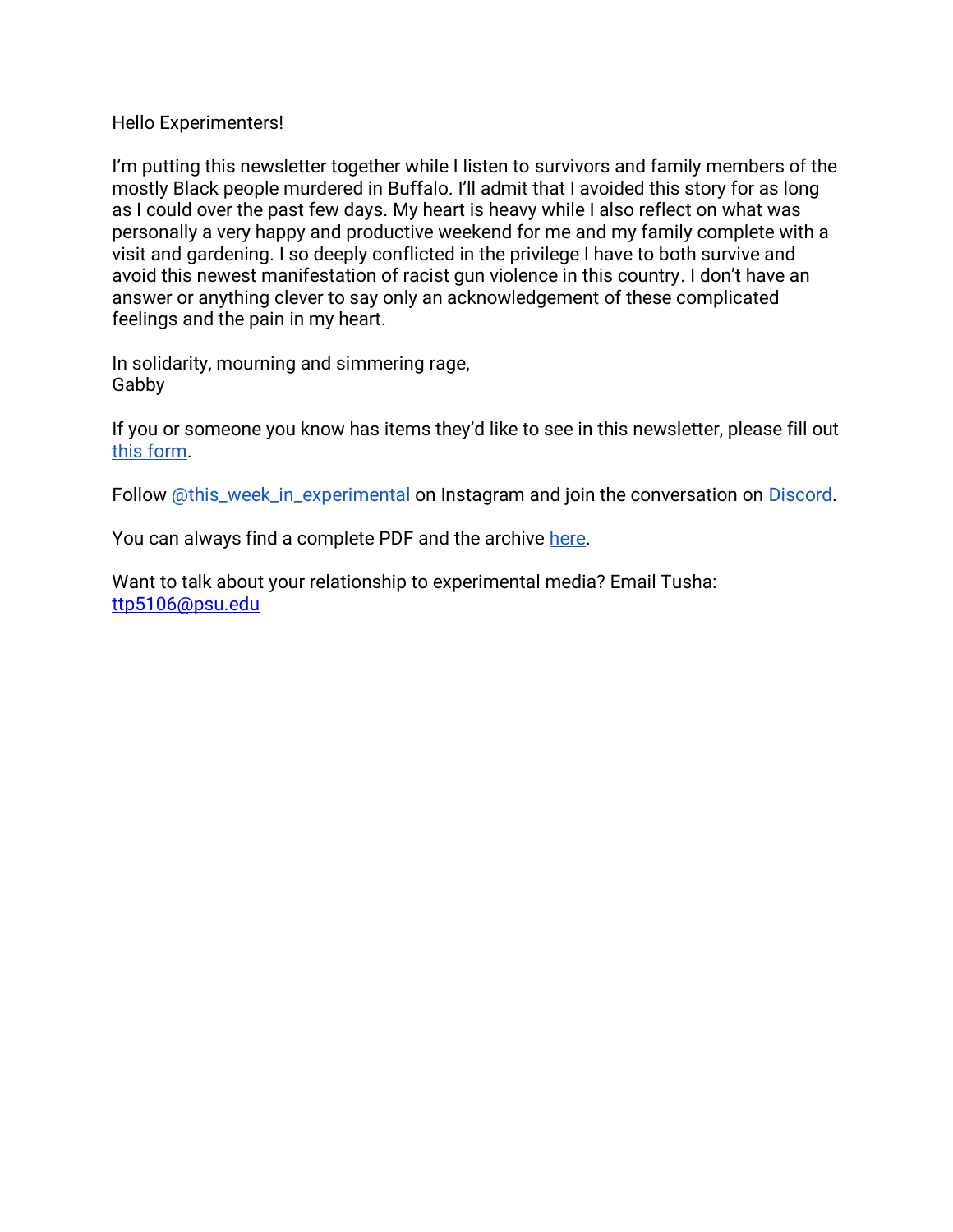#### **Emergency Funds**

[Rauschenberg Medical Emergency Grants](https://www.nyfa.org/awards-grants/rauschenberg-medical-emergency-grants/) due June 7th [List of Helpful Resources for Ukrainian Refugees and others at risk](http://oberliht.org/wp-content/uploads/2022/03/List-of-Helpful-Resources-for-Ukrainian-Refugees-and-others-at-risk.pdf) [List of supplies for filmmakers in Kyiv](https://docs.google.com/spreadsheets/d/1AoxkubXX1NVaAONJ27CwAndJxx8GvvYrQqswYYZMqIM/edit#gid=0) [Emergency Temporary Relocation Resources for cultural workers from Ukraine](https://docs.google.com/document/d/1zDP7jpiRj6M_NCTxY5P6A3IDjSaHLSvIsri-Vzb-A7g/edit?usp=sharing) [Residency for Ukrainian artists. Art is urgent!](https://www.karnekunst.com/residency-for-ukrainian-artists-art-is-urgent/?fbclid=IwAR0XUXSiEYd8vKiTfJ1DJI1wZcT59YWVjuCPfsMhwcfd6HkoCEU37pXJDKs) [Support Ukrainian Creatives](https://docs.google.com/forms/d/e/1FAIpQLSc3vkx2iqH45Zl1aaNvlfVrLzf9I5is0vqAs0FZjoQWm-9IHw/viewform?fbclid=IwAR3VtgnvRUgF4VeKuelLqAfBoapxZZDtM157yV-WuKDkumi-qwaq_xqURfk) [Ukrainian Creative Forces](https://docs.google.com/forms/d/e/1FAIpQLSeMw87Reqj7ZlHyZxEf4cfZHgX5P5CLtjCY4LxujRheZRxzVQ/viewform) Office Ukraine - [Shelter for Ukrainian Artists](https://www.bmkoes.gv.at/Kunst-und-Kultur/Neuigkeiten/Office-Ukraine.html) [Emergency residencies for Ukrainian artists and art professionals in Finland](https://koneensaatio.fi/en/news/emergency-residencies/) [Help for renters](https://www.consumerfinance.gov/coronavirus/mortgage-and-housing-assistance/renter-protections/#rental-assistance) [GIG Fund](https://www.artsmidwest.org/programs/gigfund) [Springboard for the arts](https://springboardforthearts.org/coronavirus/) [Africa Creative Defence Network](https://artistsatriskconnection.org/story/amani-africa-creative-defence-network) [Coronavirus Resource & Response Center](https://www.americansforthearts.org/by-topic/disaster-preparedness/coronavirus-covid-19-resource-and-response-center#impact) [Coronavirus Resource Kit](https://docs.google.com/document/u/1/d/1Rcan4C_e6OBFBI5bUn7MtYK74Ab-WarxyJmDvZUI_YA/mobilebasic?urp=gmail_link) [CERF+ Emergency Assistance](https://cerfplus.org/get-relief/apply-for-help/craft-emergency-relief-fund/) [Artists' Fellowship Inc.](https://www.artistsfellowship.org/financial-aid-application) [COVID-19 Freelance Artist Resource](https://www.freelanceartistresource.com/) [leveler.info](https://www.leveler.info/) [Artist Relief Project](https://artistreliefproject.org/request_funding/) [AFC Emergency Financial Aid](https://afchelps.ca/covid-19-guide/) [FCA Emergency Grants](https://www.foundationforcontemporaryarts.org/grants/emergency-grants/) [Emergency Resources for Artists and Freelancers](https://docs.google.com/document/d/1xv238DlW_9HWhJTHr561r8fPaD4BSzOZraDOm2ESyeA/edit) [Artist Rescue Trust](https://artistrescue.org/?fbclid=IwAR2V26dcrdrAzARHGEgfMoo7ftKVU1vXh6pY_PJBAQAPeLo1IsgghDDUU0I) [COVID-19 Funding for Artists in New England](https://newenglandfilm.com/magazine/2020/04/covid-19-funding-for-artists-in-new-england) [Artist Relief Tree](https://artistrelieftree.com/helpful-resources/) [BridgeSong Fund](https://docs.google.com/forms/d/1yRXi5ehvyoJPXKmTx4tAfKU8agpoLHbW2Y-6MYT51eA/viewform?ts=5e7bf119&edit_requested=true)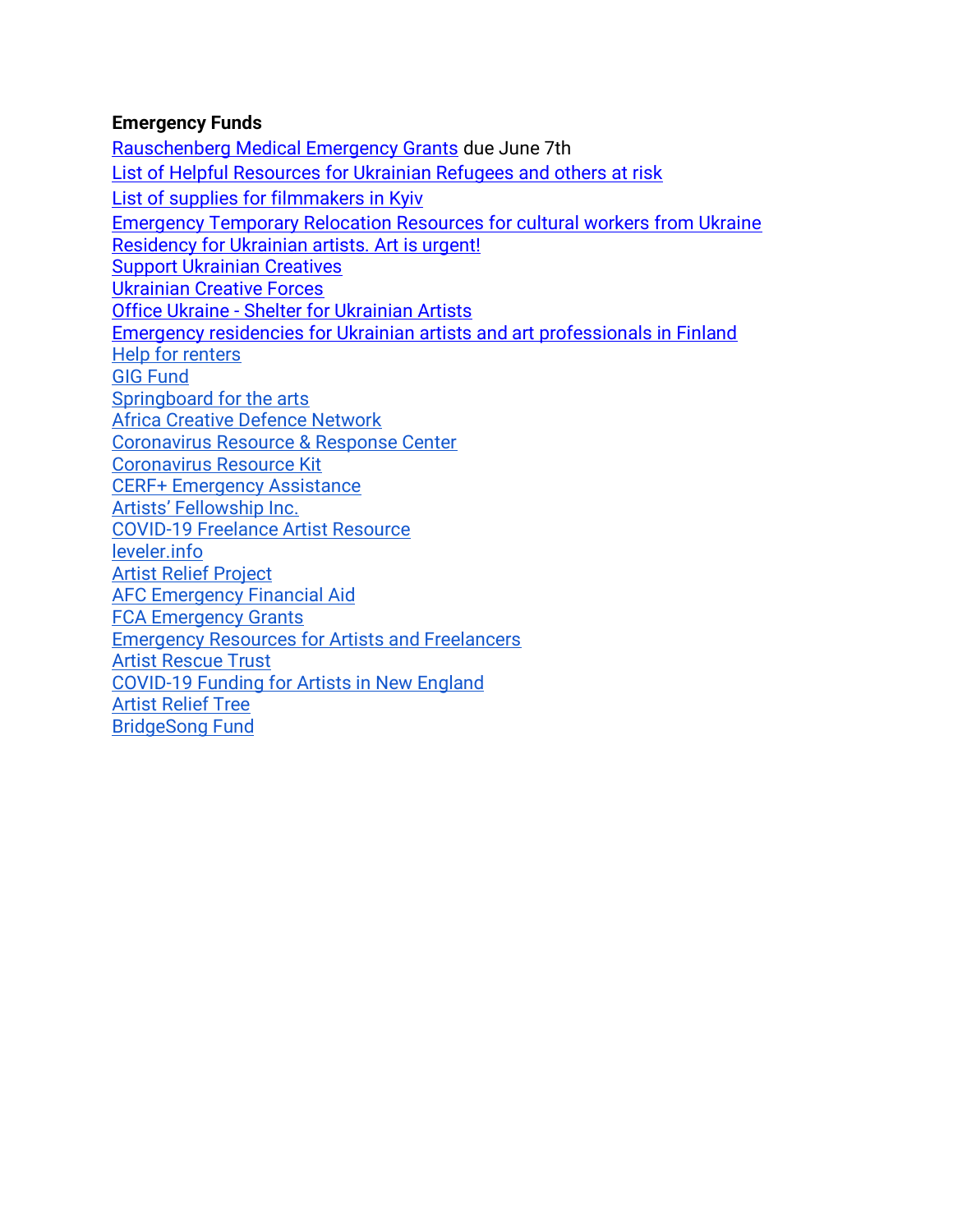## **Calls for Entry**

[Creative Time Open Call](https://creativetime.submittable.com/submit/223751/creative-time-open-call-for-artists-2022-2023) due May 17th [Short of the Week](https://filmfreeway.com/shortoftheweek) Monthly Deadline May 19th [DongGang International Photo Festival](https://www.dgphotofestival.com/2022dipfopencall) due May 20th [SAFAR Film Festival](https://www.arabbritishcentre.org.uk/media/safar-futures-open-call-for-short-films/) due May 20<sup>th</sup> [Toronto International Film Festival](https://filmfreeway.com/TIFF?action=show&controller=festivals&utm_campaign=whats_hot&utm_medium=email&utm_source=filmmaker_newsletter) Standard Deadline (Features) May 20<sup>th</sup> [Brussels Independent Film Festival](https://filmfreeway.com/BrusselsFilmFestival) Ongoing Deadline May 23rd [Berlin International Art Festival](https://filmfreeway.com/BerlinMovieAwards) Regular Deadline May 23rd [Eyeworm Zine](https://www.instagram.com/p/Cc6CrkyuLyD/?utm_source=ig_web_copy_link) due May 24<sup>th</sup> [May Fair Showreel Open Call](https://docs.google.com/forms/d/e/1FAIpQLScQZl5rMqX5f6qH4W2vyWAq2TUWiLjU3UfmxYKrMvmKx9uk6A/viewform) due May 25<sup>th</sup> [MalatestaShort Film Festival](https://filmfreeway.com/MalatestaShortFilmFestival?fbclid=IwAR0DfOuptF_QZHhem0z1k8ey0PhOHa1wzPLXLeuM1omZHfu8Y6MplhEuqzU) Regular Deadline May 25th non-syntax [Experimental Image Festival](https://filmfreeway.com/non-syntax) Regular Deadline May 25th Pan-Cinema Experimental - [Curitiba Int`l Exp. Film Festival](https://filmfreeway.com/Pan-CinemaExperimental-CuritibaIntlExpFilmFestival) due May 25<sup>th</sup> [Festival Des Cinémas Différents et Expérimentaux de Paris](https://cjcinema.org/en/call-for-films/fcdep/?fbclid=IwAR3MZUJZkB4YnEWL1YE2PN7yonjB08xSiyg5EC0_TkllklZvTxXQpUJ1uto) due May 26<sup>th</sup> [Cucalorus Film Festival](https://filmfreeway.com/CucalorusFilmFestival) Regular Deadline May 26th [Wild & Scenic Film Festival](https://filmfreeway.com/WildScenicFilmFestival?action=show&controller=festivals&utm_campaign=Recently+Opened+for+Entries&utm_medium=email&utm_source=filmmaker_newsletter) Earlybird Deadline May 29<sup>th</sup> [Espacio Queer Film Festival](https://filmfreeway.com/EspacioQueerFilmFest) Regular Deadline May 30th [Ji.hlava IDFF](https://www.ji-hlava.com/prihlaseni-filmu) 2022 Deadline May 31st [BlackStar Pitch](https://blackstarfest.org/festival/pitch/) due May 31st [Through Many Dangers](https://www.analogforevermagazine.com/calls-for-entry/through-many-dangers-june-2022) due May 31st [Queer Fear Film Festival](https://filmfreeway.com/QueerFearFilmFestival) Earlybird Deadline May 31<sup>st</sup> [25 FPS](https://www.25fps.hr/en/entry-form) due May 31st [Courts Mais Trash](https://filmfreeway.com/CourtsMaisTrash) Earlybird Deadline May 31st [Experimental Superstars](https://filmfreeway.com/ExperimentalSuperstars?fbclid=IwAR2oWQx98KIYyakd42hts_Fwnwq3zhDqmX191M1Bj34bsa9NqihowVkTcFA) Deadline 3 May 31st [Kinodrome](https://filmfreeway.com/KinoDrome) Earlybird Deadline May 31st [Looking for the Light](https://www.photometria.gr/en/contests/photometria-awards/) due May 31<sup>st</sup> [NewFest](https://filmfreeway.com/NewFest) Regular Deadline May 31st [San Diego Underground Film Festival](https://filmfreeway.com/SanDiegoUndergroundFilmFestival) Earlybird Deadline March 31<sup>st</sup> [LUNAFEST Film Festival](https://filmfreeway.com/LUNAFEST?action=show&controller=festivals&utm_campaign=Recently+Opened+for+Entries&utm_medium=email&utm_source=filmmaker_newsletter) Early Bird Deadline June 1<sup>st</sup> [Experimental Film Fest](https://filmfreeway.com/ExperimentalFilmFest?fbclid=IwAR1KwVGbXb1TdLYzemNuM_RyUXq1kqddb_ojRZURnhlX-tY32amcSHllKeU) National Olive Day Deadline June 1<sup>st</sup> [Crossing the Screen](https://filmfreeway.com/Crossingthescreen) Earlybird Deadline June 1st [Saigon Experimental Film Festival](https://filmfreeway.com/SaigonExperimental) Regular Deadline June 1<sup>st</sup> [streetside cinema/](https://filmfreeway.com/streetsidecinema) due June 1st [Engauge Experimental Film Festival](https://filmfreeway.com/EngaugeExperimentalFilmFestival) Deadline June 1st Contemporary III | Open Call due June 3rd [New York Film Festival](https://filmfreeway.com/NYFF) due June 3rd [BBA Photography Prize](https://bba-gallery.com/photography-prize) 2022 due June 6<sup>th</sup> [Southwest Seen New Media Commissions](https://mediacityfilmfestival.com/southwest-seen-commission-exhibition-call-for-proposals/) due June 6th [Short of the Week](https://filmfreeway.com/shortoftheweek) Monthly Deadline June 9th [Fisura, International Festival of Experimental Film and Video](https://filmfreeway.com/FISURAInternationalFilmFestival?fbclid=IwAR3iJlFVGCEMZq9SoP9f2It8A9hMkF3brJlEvHacUSoJ1YVbIluJcsXvulI) Early Deadline June 10th [Fotografic Gallery, Prague Open Calls](https://fotografic.cz/en/open-call/) due June 12th [Urban Landscapes, Suburban Scenes, Rural Impressions](https://www.nyc4pa.com/copy-of-decay-corrosion-rust) due June 12th [Altered Images](https://filmfreeway.com/AlteredImages?fbclid=IwAR303Zuvk4X7G_1Uj2KZ3ltYulh0WNk8vEmUyECj7c3yWiWFRLZatW8JoFI) Earlybird Deadline June 12<sup>th</sup> [Esto Es Para Esto Cornea](https://filmfreeway.com/EstoEsParaEsto) June 15<sup>th</sup> [Imagine Science Film Festival](https://filmfreeway.com/ImagineScienceFilmFestival) Regular Deadline June 15th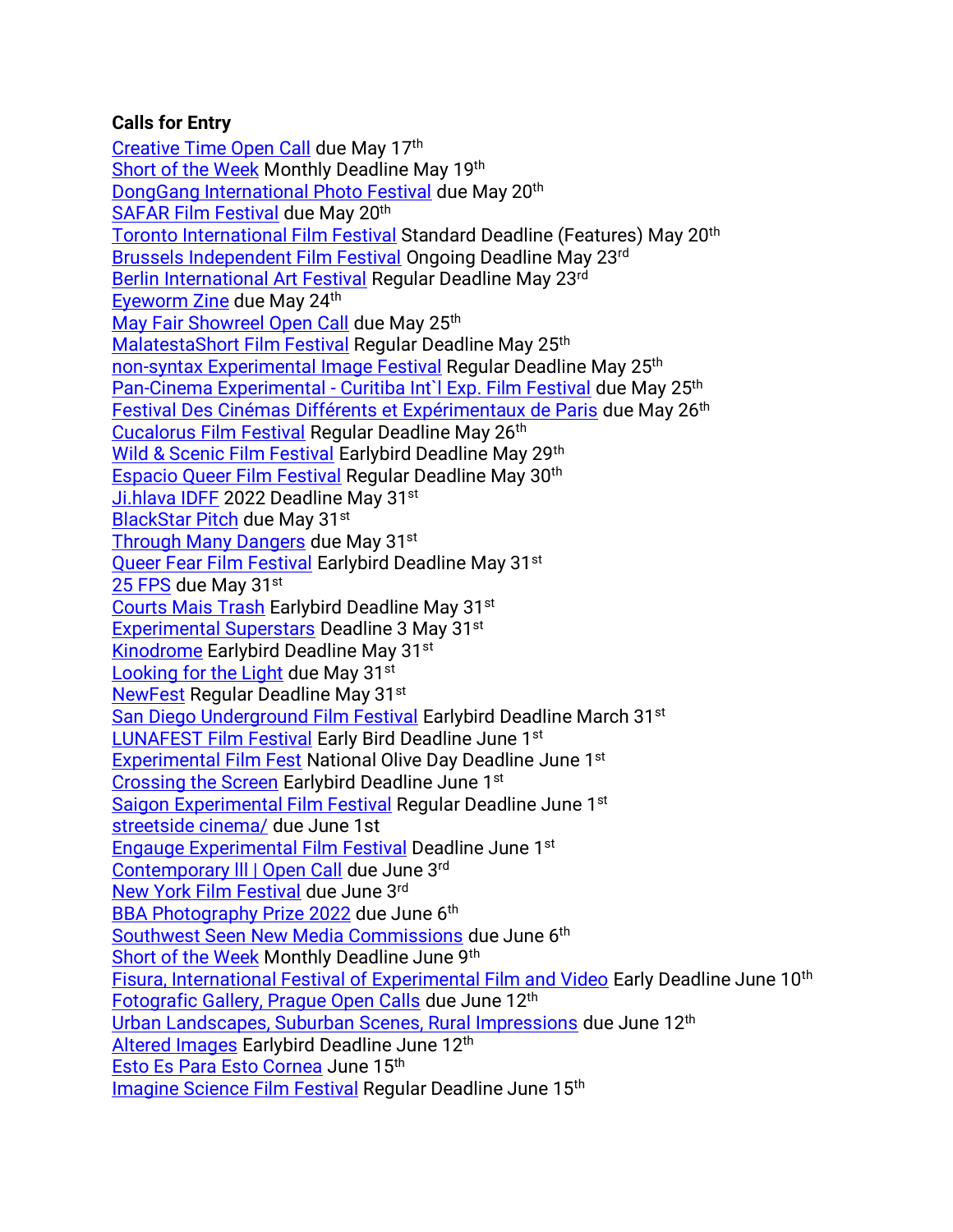[Underneath the Floorboards](https://filmfreeway.com/MyFilmFestival-534726?fbclid=IwAR0F6CZJgpvTHp_1KMibmwE2mM_tddq6w5s8flWPFyNtLPQsW6G4763HPes) Earlybird Deadline June 16th [Frankfurt Film Festival](https://filmfreeway.com/filmfestfrankfurt) June Deadline June 16th [Kudzu](https://sfqp.info/kudcall) due June 17th [AIR Open 2022](https://www.airgallery.space/opencall?fbclid=IwAR22icSQr4srKuwkOHU8IlKdtEYOp-ftks40Gp4wYJbNPRKuOsMp1mQ2PHU) due June 19th [Kinodrome](https://filmfreeway.com/KinoDrome) Regular Deadline June 20<sup>th</sup> [Brussels Independent Film Festival](https://filmfreeway.com/BrusselsFilmFestival) Almost Regular Deadline June 23rd [Experimental Film Guanajuato](https://filmfreeway.com/ExperimentalFilm) Regular Deadline June 23rd [Experimental Superstars](https://filmfreeway.com/ExperimentalSuperstars?fbclid=IwAR2oWQx98KIYyakd42hts_Fwnwq3zhDqmX191M1Bj34bsa9NqihowVkTcFA) Deadline 4 June 30<sup>th</sup> [Persian Experimental Film Festival](https://filmfreeway.com/persianexpfilmfest?fbclid=IwAR3k4gt3qoAHgKUnqPQNOaRgZcOAz9mvau1qG-i78xr5ZVMwJ1v-i4CJUQY) Early Deadline June 30<sup>th</sup> Antimatter [\[Media Art\]](https://filmfreeway.com/AntimatterMediaArt) Regular Deadline June 30th [Queer Fear Film Festival](https://filmfreeway.com/QueerFearFilmFestival) Regular Deadline June 30<sup>th</sup> [Short of the Week](https://filmfreeway.com/shortoftheweek) Monthly Deadline June 30<sup>th</sup> [Videonale](https://v19.videonale.org/en/call) due June 30th [LUNAFEST Film Festival](https://filmfreeway.com/LUNAFEST?action=show&controller=festivals&utm_campaign=Recently+Opened+for+Entries&utm_medium=email&utm_source=filmmaker_newsletter) Mid-Season Deadline July 1st [Barcelona Independent Film Festival](https://alternativa.cccb.org/2022/en/2022-call-for-entries/film-submissions) due July 1<sup>st</sup> [Passepartout Photo Prize](https://www.passepartoutprize.com/about/) Final Deadline July 4th [Buffalo Int'l Film Festival/Squeaky Wheel 2022 Youth Shorts Block](https://docs.google.com/forms/d/e/1FAIpQLSeNzjnpVORG4uEUNOcxV5-zLuMubBdlFNdbACI2WGcG1cmg5g/viewform) due July 15th [Black Bear Film Festival](https://filmfreeway.com/BlackBearFilmFestival) due July 15<sup>th</sup> [ANIMAFILM International Animation Festival](https://filmfreeway.com/ANIMAFILM-Baku_International_Animation_Festival) due July 15th [Esto Es Para Esto Pupil](https://filmfreeway.com/EstoEsParaEsto) July 15th [Nature & Culture Film Festival](https://filmfreeway.com/poeticphonotheque) Regular Deadline July 20<sup>th</sup> [Frankfurt Film Festival](https://filmfreeway.com/filmfestfrankfurt) July Deadline July 21st [Short of the Week](https://filmfreeway.com/shortoftheweek) Monthly Deadline July 21<sup>st</sup> [Wild & Scenic Film Festival](https://filmfreeway.com/WildScenicFilmFestival?action=show&controller=festivals&utm_campaign=Recently+Opened+for+Entries&utm_medium=email&utm_source=filmmaker_newsletter) Regular Deadline July 22<sup>nd</sup> [Brussels Independent Film Festival](https://filmfreeway.com/BrusselsFilmFestival) Regular Deadline July 23rd [Persian Experimental Film Festival](https://filmfreeway.com/persianexpfilmfest?fbclid=IwAR3k4gt3qoAHgKUnqPQNOaRgZcOAz9mvau1qG-i78xr5ZVMwJ1v-i4CJUQY) Regular Deadline July 27<sup>th</sup> [Ji.hlava IDFF](https://www.ji-hlava.com/prihlaseni-filmu) Rough Cut Deadline July 31<sup>st</sup> [1261 Film Festival](https://filmfreeway.com/1261FilmFestival?action=show&controller=festivals&utm_campaign=Recently+Opened+for+Entries&utm_medium=email&utm_source=filmmaker_newsletter) due July 31st [Bogotá Music Video Festival](https://filmfreeway.com/BMVF?action=show&controller=festivals&utm_campaign=Recently+Opened+for+Entries&utm_medium=email&utm_source=filmmaker_newsletter) Earlybird July 31<sup>st</sup> [San Diego Underground Film Festival](https://filmfreeway.com/SanDiegoUndergroundFilmFestival) Regular Deadline July 31<sup>st</sup> [STUTTGARTER FILMWINTER](https://filmwinter.de/en) due August 1st [ZEBRA Poetry Film Festival](https://filmfreeway.com/ZEBRAPoetryFilmFestival?action=show&controller=festivals&utm_campaign=Recently+Opened+for+Entries&utm_medium=email&utm_source=filmmaker_newsletter) due August 1st [Fisura Int'l Festival of Experimental Film and Video](https://filmfreeway.com/FISURAInternationalFilmFestival?fbclid=IwAR3iJlFVGCEMZq9SoP9f2It8A9hMkF3brJlEvHacUSoJ1YVbIluJcsXvulI) Regular Deadline August 10th [Tatsuno International Film Festival](https://filmfreeway.com/Tatsuno) due August 10<sup>th</sup> [Short of the Week](https://filmfreeway.com/shortoftheweek) Monthly Deadline August 11<sup>th</sup> [Bogotá Music Video Festival](https://filmfreeway.com/BMVF?action=show&controller=festivals&utm_campaign=Recently+Opened+for+Entries&utm_medium=email&utm_source=filmmaker_newsletter) Regular Deadline August 31<sup>st</sup> [British Columbia Environmental Film Festival](https://filmfreeway.com/BritishColumbiaEnvironmentalFilmFestivalBCEFF?action=show&controller=festivals&utm_campaign=British+Columbia+Environmental+Film+Festival&utm_medium=External&utm_source=Submission+Button) Regular Deadline August 31<sup>st</sup> [Film Diary NYC](https://filmfreeway.com/FilmDiary) Regular Deadline August 31st [Crossing the Screen](https://filmfreeway.com/Crossingthescreen) Regular Deadline September 1st [Film Matters Open Call for Papers](https://www.filmmattersmagazine.com/2022/04/04/open-call-for-papers-14-1/) due September 1<sup>st</sup> [Altered Images](https://filmfreeway.com/AlteredImages?fbclid=IwAR303Zuvk4X7G_1Uj2KZ3ltYulh0WNk8vEmUyECj7c3yWiWFRLZatW8JoFI) Regular Deadline September 14th [Los Angeles Animation Festival](https://filmfreeway.com/LAAF) Regular Deadline September 25<sup>th</sup> [Courts Mais Trash](https://filmfreeway.com/CourtsMaisTrash) Regular Deadline September 30th [Lookout Wild Film Festival](https://filmfreeway.com/LookoutWildFilmFestival) Regular Deadline September 30th [Underneath the Floorboards](https://filmfreeway.com/MyFilmFestival-534726?fbclid=IwAR0F6CZJgpvTHp_1KMibmwE2mM_tddq6w5s8flWPFyNtLPQsW6G4763HPes) Regular Deadline November 10<sup>th</sup> [The Newburyport Documentary Film Festival's YES](https://www.nbptdocufest.org/festival/yes-film-submissions)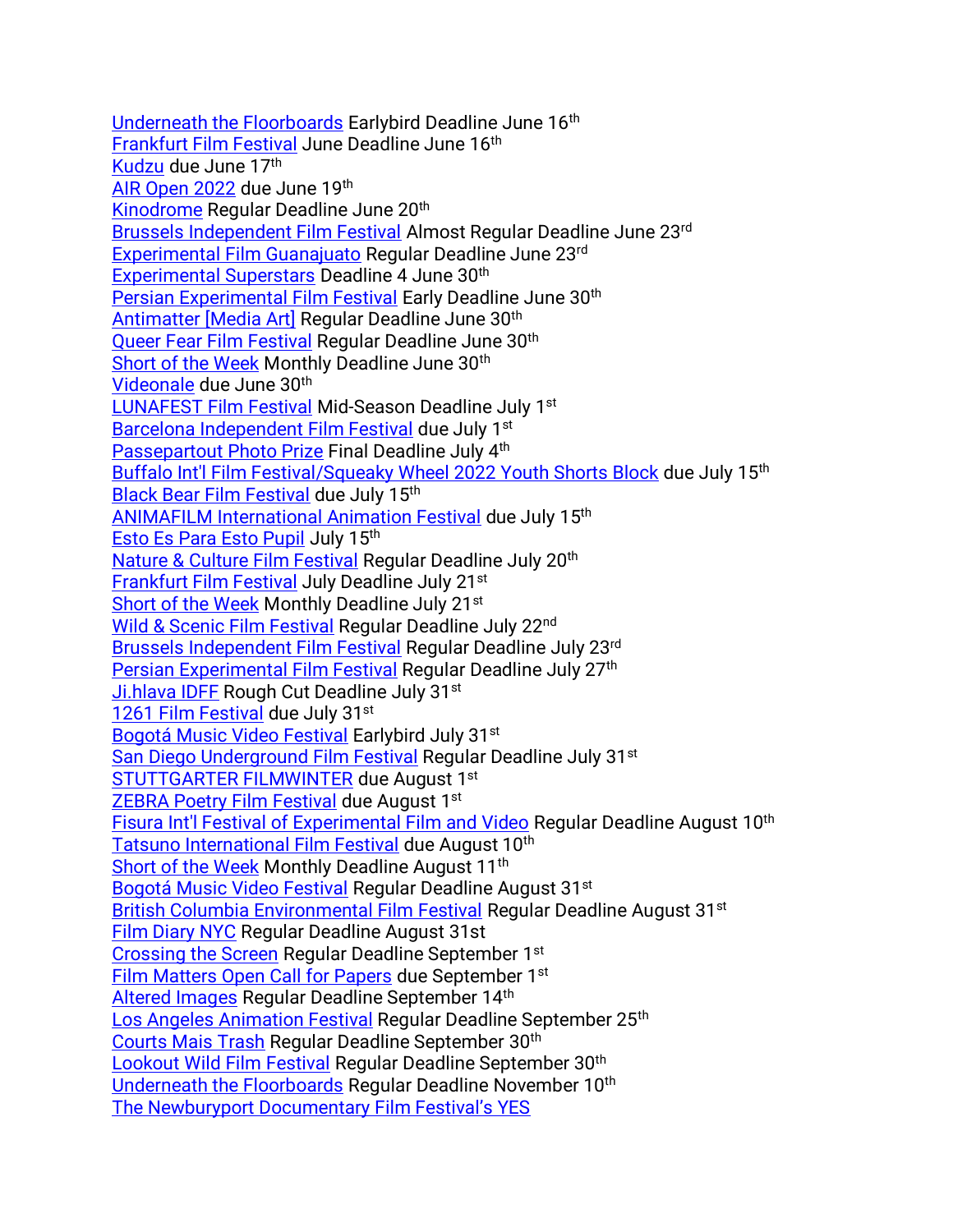[The Sidewalk Video Gallery](https://form.jotform.com/210044637766154) (Rolling) [Write for ALT/KINO](https://www.altkino.com/write-for-us) (Rolling) Los [Angeles Times Short Docs](https://www.latimes.com/about/short-docs/story/2022-01-05/short-docs-submission-form?fbclid=IwAR2kBZ4XtBO-Kw8HE5RHd_1iqA37uspVgOroBF77fLnm0pRAPsPFAE8l5Bs) [World Channel Nonfiction](https://worldchannel.org/submit/filmmaker/) [Millennium Film Journal](https://millenniumfilmjournal.com/submissions/) [Exploding Cinema](https://explodingcinema.org/2020/submit-film/) [Glendale Storefront Art Program \(rolling\)](https://www.glendaleca.gov/government/departments/library-arts-culture/arts-culture-commission/storefront-art-program-artist-application) [Joker Joker TV](http://jokerjokertv.com/submit/?fbclid=IwAR2sJ1ia0y_CTjVkhRp940ItD3O-6ZxbpUdzjq40jT_XcyMJUWPIlJil53Y)

### **Open Residencies & Fellowships**

[Interdisciplinary Program Art of](https://apply.sundance.org/prog/2022-2023_interdisciplinary_program_art_of_practice_fellowship/) Practice Fellowship due May 17<sup>th</sup> [Living Coast Residency 2022](https://www.fabrica.org.uk/the-living-coast-open-call-2022?mc_cid=2701a4901a&mc_eid=5218f78afc) due May 19th [Ignite Somerset](https://www.somersetfilm.com/community) due May 20th [Silver Art Residency](https://www.silverart.com/apply/) due May 22<sup>nd</sup> [Border Art Residency](https://www.borderartresidency.com/apply-1) due May 23rd [Oak Spring Interdisciplinary Residency](https://www.osgf.org/residencies/interdisciplinary-residency) due May 26<sup>th</sup> [Points International Artist Residency Programme](https://www.troyhouseart.org/open-call-2022?fbclid=IwAR1mHp8FeOj55F1VIeF2oDnSXoBdPed_FKT9nZJ74XHdLdxy0C6lAP98r94) due May 31<sup>st</sup> [AiR: Radar Sofia](https://docs.google.com/forms/d/e/1FAIpQLSf3qPaqHZHPb_gtNiqOkhXMEub-5HUeUZhfUF7nD1I5ZX8ouA/viewform?fbclid=IwAR11PCb9g-q0OXE8cqxjJiFZmeUIb-F_jzAnSQTPbdOiSz8xqd7BtKpQ9Eg) September/October Session due May 31<sup>st</sup> [The Alice Boner International Residency](https://www.goethe.de/ins/in/en/kul/art/aus/abr.html?fbclid=IwAR15k5OR8nJCSLKwM1D4GF6NLzt8TRx5kI7PvG8T6I55PZ1cc87gOi2qJW4) due June 1<sup>st</sup> [Mesa Refuge Residency](https://mesarefuge.org/residencies/application/) due June 1st [ART4T](https://www.associazionemeno.org/art4t-the-call-for-artists/) due June 3rd [Residencias Rhizomaticas Remix 2022 \(Seattle\)](https://docs.google.com/forms/d/e/1FAIpQLSdW0ytHbzN5Qp1rgIYfPTCI_r6iLD8ogABA1HpQXC1N97cwyg/viewform) due June 10th [Firelight Documentary Lab](https://www.firelightmedia.tv/programs/documentary-lab) due June 13th [Beyond Conservation: Artist in Residence](https://www.studioverdeair.com/applyperu) due July 1st [Light Work AiR](https://lightwork.slideroom.com/#/login/program/61227) due July 1st [ACE AIR](https://altacommunity.org/artist-in-residence) due June 15th [Pony Farm Residency](https://www.theponyfarm.com/open-call) due July 15th [Bemis Center AiR](https://bemis.slideroom.com/#/login) due August 1<sup>st</sup> [VCCA Fellow](https://www.vcca.com/apply/) due September 15th [Elephant Lab Digital Residency](https://elephant.art/lab/) [ArtVendome: Artist in Residence](https://www.vendomehotel.com/artvendome) [Adobe Creative Residency Community Fund](https://adobe.smapply.io/prog/adobe_creative_residency_community_fund_/) (Monthly) [Nes Artist Residency](https://docs.google.com/forms/d/e/1FAIpQLSfbokgQ5Jq5ZYa9y87lK9xq7n0yOJq8flXXNTNovTf2MRYg1w/viewform?formkey=dGM1OUN1R2xwYWl6eDgzZXJmU2YtVEE6MQ) [The Loisaida Center Emerging Artist Residency](https://docs.google.com/forms/d/e/1FAIpQLSdlETDquK-aDjonTcv-93WfUch04Bt0PLLYply6JxsmDzOfeA/viewform) [SomoS Berlin Virtual Artist Residency](https://www.somos-arts.org/somos-berlin-virtual-artist-residency/?fbclid=IwAR3hGjPBwOPyqSVfwDXjZx30jYu0cAD7YoPoXntyJXMapUVrRRHkIm9pbyQ) Mentoring and [Coaching for Creatives](https://www.artistmentor.co.uk/registration-and-booking/)